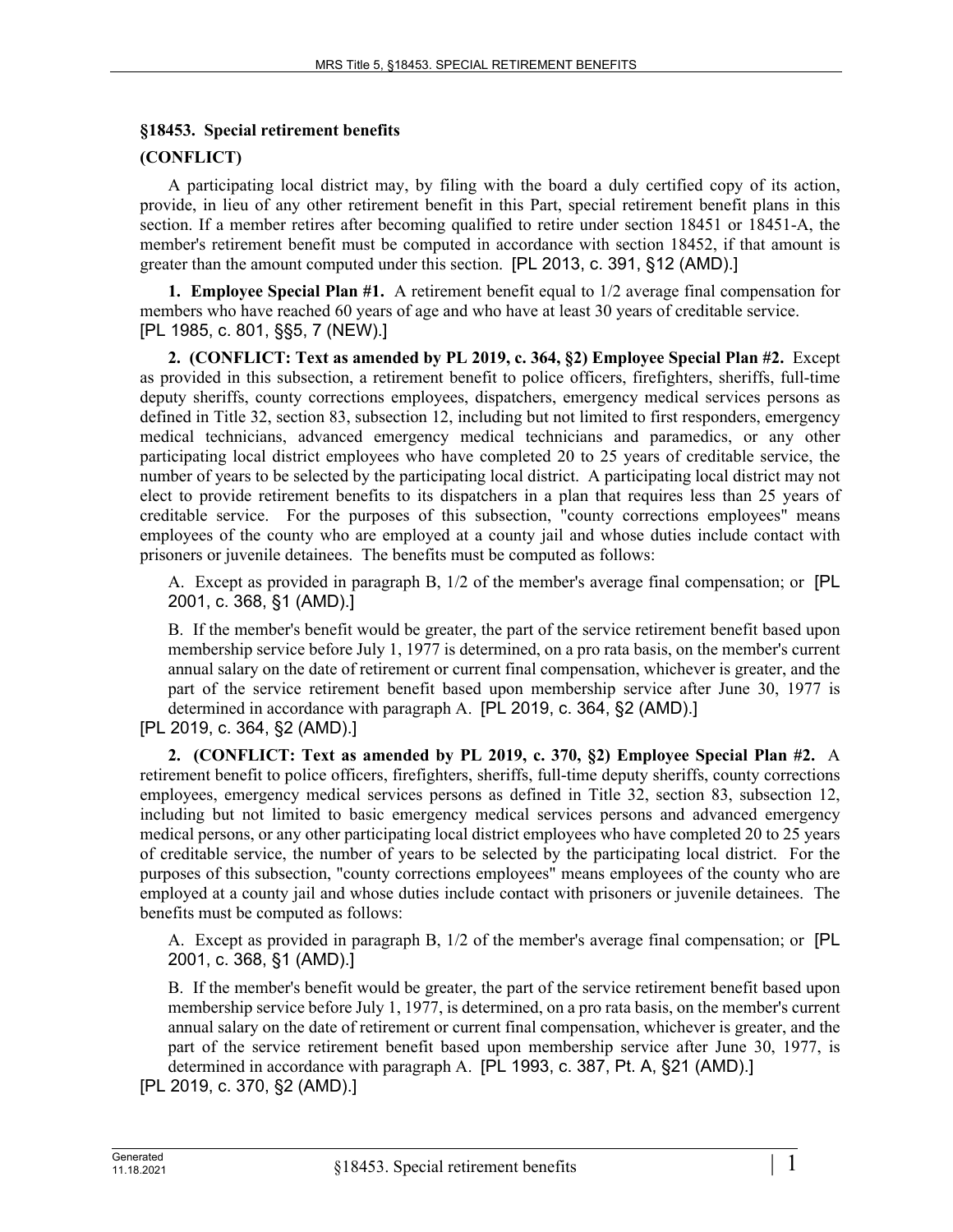**3. (CONFLICT: Text as amended by PL 2019, c. 364, §3) Firefighter, Emergency Medical Services Person and Dispatcher Special Plan #1.** A retirement benefit equal to 1/2 of the member's average final compensation to a firefighter, including the chief of a fire department, a dispatcher or an emergency medical services person as defined in Title 32, section 83, subsection 12, including but not limited to a first responder, emergency medical technician, advanced emergency medical technician and paramedic, who has completed at least 25 years of creditable service in that capacity and who retires upon or after reaching age 55.

[PL 2019, c. 364, §3 (AMD).]

**3. (CONFLICT: Text as amended by PL 2019, c. 370, §3) Firefighter and Emergency Medical Services Person Special Plan #1.** A retirement benefit equal to 1/2 of the member's average final compensation to a firefighter, including the chief of a fire department, and an emergency medical services person as defined in Title 32, section 83, subsection 12, including but not limited to a basic emergency medical services person or an advanced emergency medical person, who has completed at least 25 years of creditable service in that capacity and who retires upon or after reaching 55 years of age.

[PL 2019, c. 370, §3 (AMD).]

**4. (CONFLICT: Text as amended by PL 2019, c. 364, §4) Firefighter, Emergency Medical Services Person and Dispatcher Special Plan #2.** A retirement benefit to a firefighter, including the chief of a fire department, a dispatcher or an emergency medical services person as defined in Title 32, section 83, subsection 12, including but not limited to a first responder, emergency medical technician, advanced emergency medical technician and paramedic, who has completed at least 25 years of creditable service in that capacity and who retires upon or after reaching age 55. The benefits must be computed as follows:

A. Except as provided in paragraph B, 2/3 of the member's average final compensation; or [PL 2013, c. 602, Pt. B, §4 (AMD).]

B. If the member's benefit would be greater, the part of the service retirement benefit based upon membership service before July 1, 1977 is determined, on a pro rata basis, on the member's current final compensation and the part of the service retirement benefit based upon membership service after June 30, 1977 is determined in accordance with paragraph A. [PL 2019, c. 364, §4 (AMD).] [PL 2019, c. 364, §4 (AMD).]

**4. (CONFLICT: Text as amended by PL 2019, c. 370, §4) Firefighter and Emergency Medical Services Person Special Plan #2.** A retirement benefit to a firefighter, including the chief of a fire department, and an emergency medical services person as defined in Title 32, section 83, subsection 12, including but not limited to a basic emergency medical services person or an advanced emergency medical person, who has completed at least 25 years of creditable service in that capacity and who retires upon or after reaching 55 years of age. The benefits must be computed as follows:

A. Except as provided in paragraph B, 2/3 of the member's average final compensation; or [PL 2013, c. 602, Pt. B, §4 (AMD).]

B. If the member's benefit would be greater, the part of the service retirement benefit based upon membership service before July 1, 1977, is determined, on a pro rata basis, on the member's current final compensation and the part of the service retirement benefit based upon membership service after June 30, 1977, is determined in accordance with paragraph A. [PL 1993, c. 387, Pt. A, §22 (AMD).]

[PL 2019, c. 370, §4 (AMD).]

**5. (CONFLICT: Text as amended by PL 2019, c. 364, §5) Firefighter, Emergency Medical Services Person and Dispatcher Special Plan #3.** Except as provided in this subsection, a retirement benefit to a firefighter, including the chief of a fire department, a dispatcher or an emergency medical services person as defined in Title 32, section 83, subsection 12, including but not limited to a first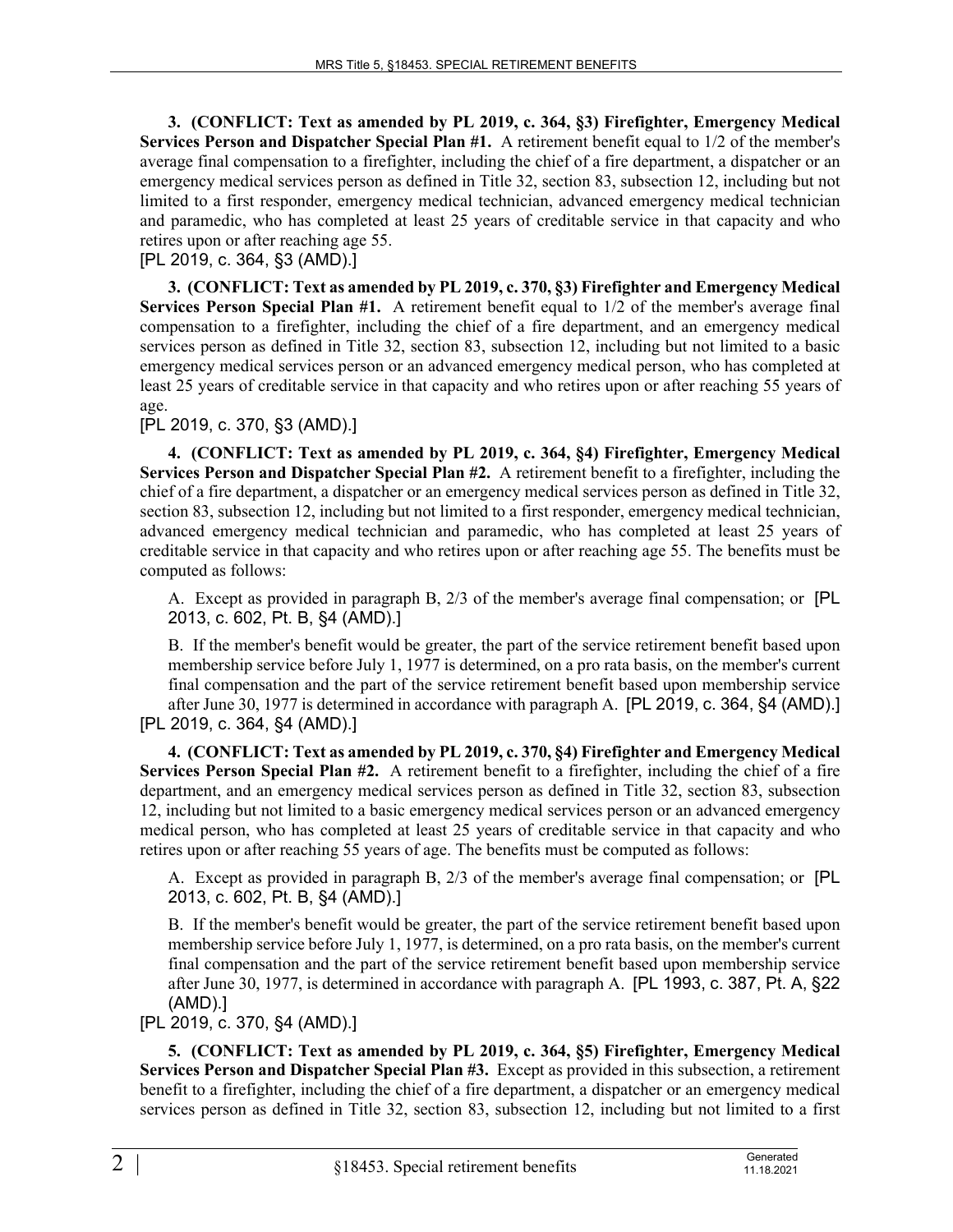responder, emergency medical technician, advanced emergency medical technician and paramedic, who has completed 20 to 25 years of creditable service in that capacity, the number of years to be selected by the participating local district, and who retires at any age. A participating local district may not elect to provide retirement benefits to its dispatchers in a plan that requires less than 25 years of creditable service. The benefits must be computed as follows:

A. Except as provided under paragraph B, 2/3 of the member's average final compensation; or [PL 2013, c. 602, Pt. B, §5 (AMD).]

B. If the member's benefit would be greater, the part of the service retirement benefit based upon membership service before July 1, 1977 is determined, on a pro rata basis, on the member's current final compensation and the part of the service retirement benefit based upon membership service after June 30, 1977 is determined in accordance with paragraph A. [PL 2019, c. 364, §5 (AMD).] [PL 2019, c. 364, §5 (AMD).]

**5. (CONFLICT: Text as amended by PL 2019, c. 370, §5) Firefighter and Emergency Medical Services Person Special Plan #3.** A retirement benefit to a firefighter, including the chief of a fire department, and an emergency medical services person as defined in Title 32, section 83, subsection 12, including but not limited to a basic emergency medical services person or an advanced emergency medical person, who has completed 20 to 25 years of creditable service in that capacity, the number of years to be selected by the participating local district and who retires at any age. The benefits must be computed as follows:

A. Except as provided under paragraph B, 2/3 of the member's average final compensation; or [PL 2013, c. 602, Pt. B, §5 (AMD).]

B. If the member's benefit would be greater, the part of the service retirement benefit based upon membership service before July 1, 1977, is determined, on a pro rata basis, on the member's current final compensation and the part of the service retirement benefit based upon membership service after June 30, 1977, is determined in accordance with paragraph A. [PL 1993, c. 387, Pt. A, §23 (AMD).]

[PL 2019, c. 370, §5 (AMD).]

**6. Police Officer Special Plan #1.** A retirement benefit equal to 1/2 of his average final compensation to a police officer, including the chief of a police department, who has completed at least 25 years of creditable service in that capacity and who retires upon or after reaching age 55. [PL 1985, c. 801, §§5, 7 (NEW).]

**7. Police Officer Special Plan #2.** A retirement benefit to a police officer, including the chief of a police department, who has completed at least 25 years of creditable service in that capacity and who retires upon or after reaching age 55. The benefits shall be computed as follows:

A. Except as provided under paragraph B, 2/3 of his average final compensation; or [PL 1985, c. 801, §§5, 7 (NEW).]

B. If the member's benefit would be greater, the part of the service retirement benefit based upon membership service before July 1, 1977, is determined, on a pro rata basis, on the member's current final compensation and the part of the service retirement benefit based upon membership service after June 30, 1977, is determined in accordance with paragraph A. [PL 1993, c. 387, Pt. A, §24 (AMD).]

[PL 1993, c. 387, Pt. A, §24 (AMD).]

**8. Police Officer and County Corrections Employee Special Plan #3.** A retirement benefit equal to 2/3 of average final compensation to a police officer, including the chief of a police department, or county corrections employee who has completed 20 to 25 years of creditable service in that capacity, the number of years to be selected by the participating local district and who retires at any age. For the purposes of this subsection, "county corrections employee" means an employee of a county who is